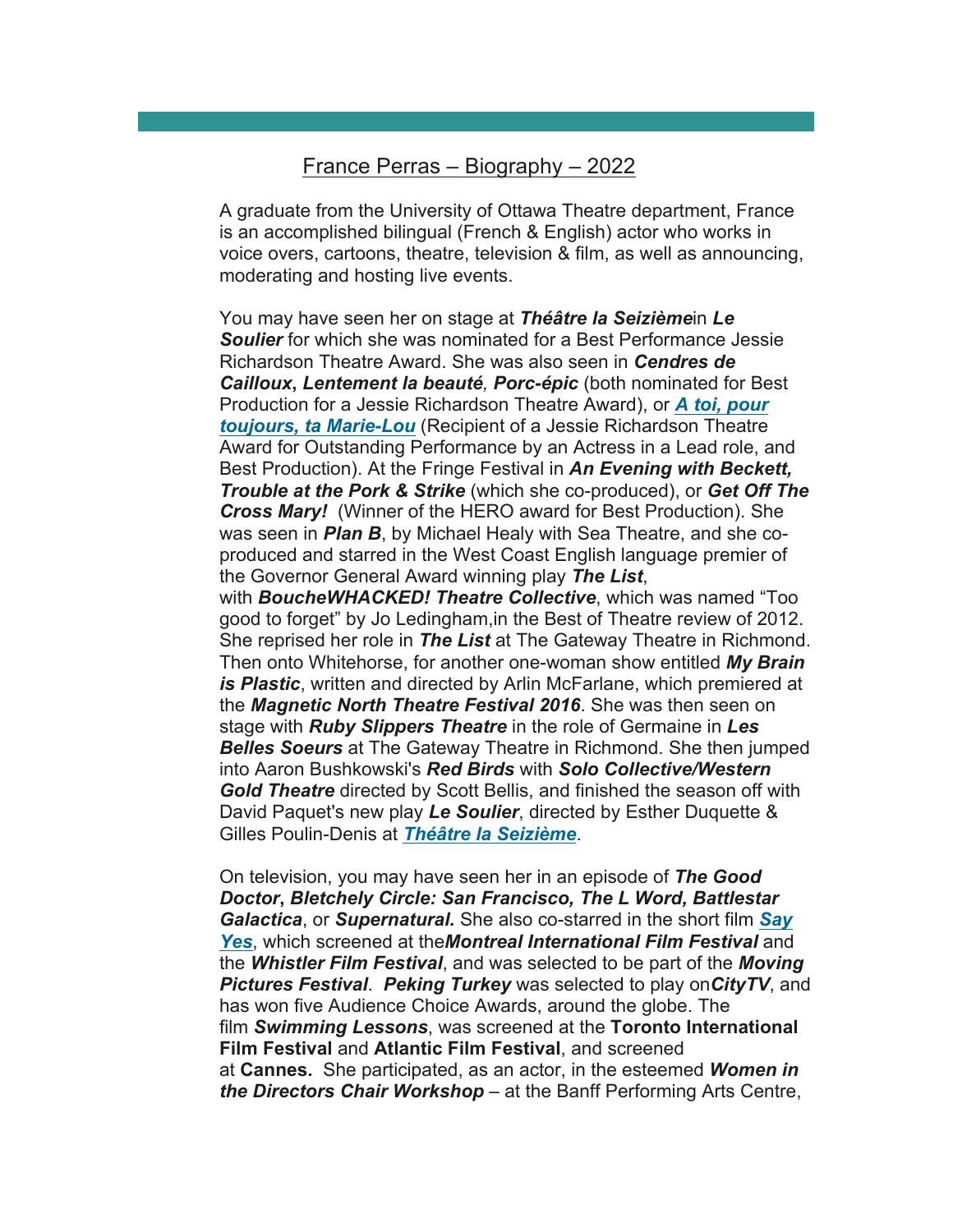with directors Karen Hines and Peggy Thompson. She was also seen in *The Sunflower Hour*, written and directed by Aaron Houston, which won Audience Choice Award and Best Ensemble Cast at *VIFF* in 2011. *Theatrics*, which she co-produced and co-stars in, was a selection at *VIFF, STIFF, VSFF* and *The 8th Annual Big Apple Film*  **Festival.** She has been lucky to play the voices of a variety of computers in films, and had a particular blast playing the voice of the computer in *Iteration 1* (Jesse Lupini and Lucas Kavanagh's Crazy8's short film).

She starred in and co-produced *MONDAY,* which was written/directed and co-produced with Liz Levine, which premiered at the *Whistler Film Festival*.

France has also lent her voice in a variety of ways; as "Bulma" on *Dragon Ball Z*, as "Kip" in Stan Lee's *The Condor*, as "Kuea" on *Elemental Gelade*, she has guest starred on *Martha Speaks*, and was also heard in *Barbie: Thumbelina* as well as *Barbie: A Fashion Fairy-tale*. In a variety of commercials (*Lipton, CAA Manitoba, Freschetta Pizza, Jell-O, Millionaire Life (eng & fre), Shaw TV & Radio*) as well as narrating vignettes for the *Variety Club Show of Hearts* for seven years, on The Global TV Network (and hosting live in front of the camera in 2011), not to mention voicing tags for CTV for a variety of *VANOC*commercials.

Having been "bilingual House MC" for the *Canadian Association of Broadcasters 76th, 80th, 81st & 82nd Annual Conferences* and being the Bilingual Announcer during *The Official Logo Launch* and *The Official Mascot Launch* for *PRP Inc*, France is just as comfortable doing live voice-over, as she is dubbing German television series (*Lady Cop, Siska, Spice of Life*). Her MC capabilities have permitted her to host the *Youth Skills Canada competitions* as well as, MC'ing, live in Victoria, the festivities for the *25th Anniversary Terry Fox Run*. She announced LIVE at the Opening and Closing Ceremonies of*The 2007 Canada Winter Games*, which was broadcast on CBC Newsworld, in Halifax for the *2011 Canada Winter Games*, and in Prince George for the *2015 Canada Winter Games,* broadcast on TSN2, and was the LIVE Bilingual Announcer during the Opening and Closing Ceremonies of the *2010 Paralympic Winter Games*. She was the MC for the AGM and Conference for the *BC Chamber of Commerce*, and was the live bilingual announcer for the Opening and Closing of *The Invictus Games*, in Toronto. (all of the Live Announcing, thanks to the amazing*PRP Inc.*) She has also been moderating at *The Vancouver Writers Fest* for many years (in both French and English) - and had the great opportunity of moderating a virtual conversation, recently, about loss and death. You can watch that session here.